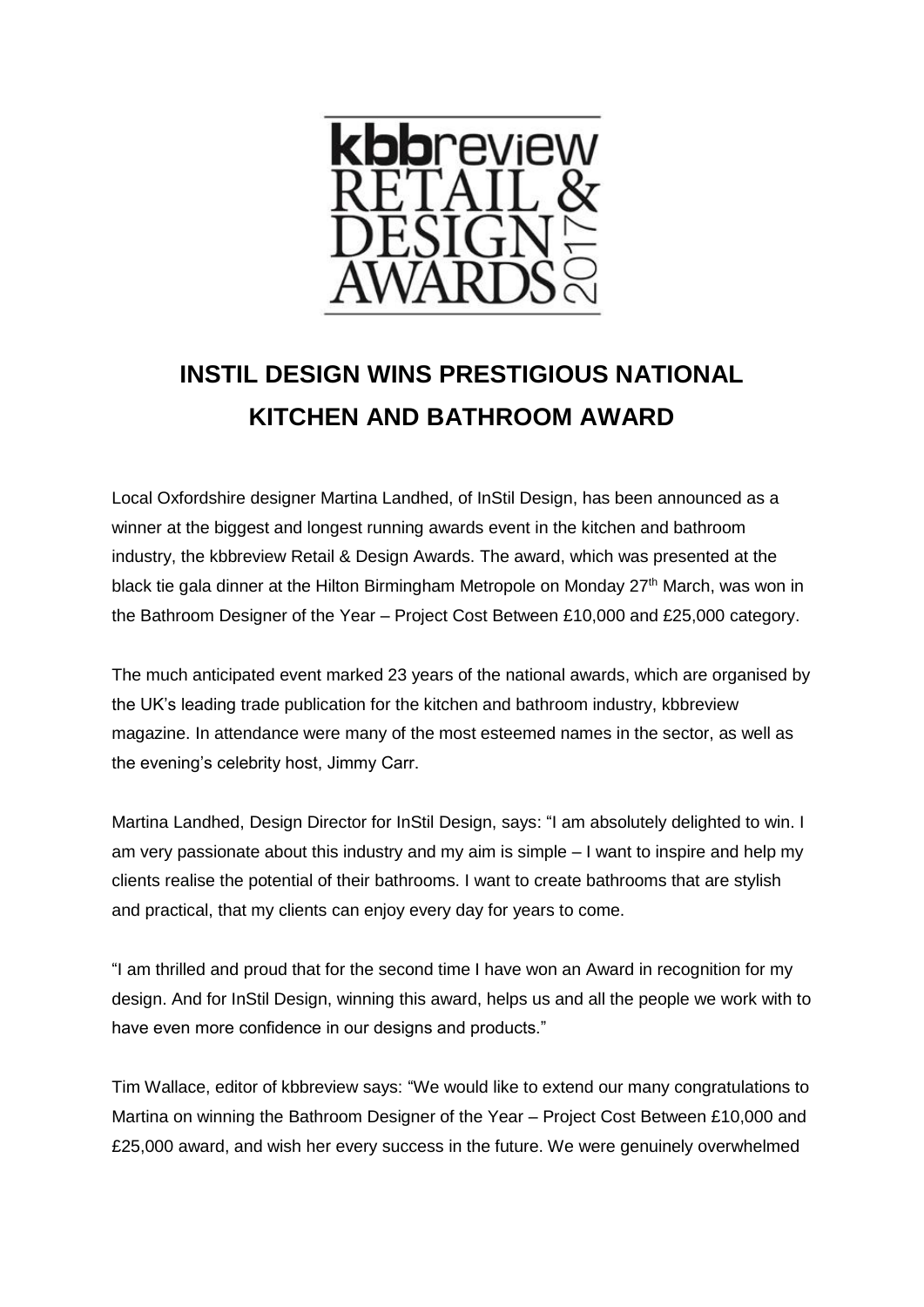by the number of entries this year, which is fantastic to see and, as ever, the standard was outstanding, so to be named a winner is a massive accomplishment."

For more information about InStil Design telephone 01865 368810 or visit the website at [www.instil-design.co.uk.](http://www.instil-design.co.uk/)

To find out more information about the 2017 kbbreview Retail & Design Awards, please visit the awards website, which is [www.kbbreview.com/awards.](http://www.kbbreview.com/awards)

**Ends** 

## **Image captions:**

- 1. The kbbreview Retail & Design 2017 Awards logo
- 2. Karen Beecroft accepting the award on behalf of award winner Martina Landhead of InStil Design at the kbbreview Retail & Design Awards 2017 with host, Jimmy Carr and Ian Pattison, Managing Director for award sponsor Abacus.

## **About kbbreview Retails & Design Awards:**

The kbbreview Retail & Design Awards is the annual kitchen and bathroom event organised by kbbreview magazine, a publication in the Taylist Media portfolio. It is the sector's leading business-to-business title for kitchen, bedroom and bathroom specialists and has been published for over 30 years. The kbbreview Retail & Design Awards is the largest annual event of its kind within this industry.

## **Sponsors of the kbbreview Retail & Design Awards 2017:**

Abacus AEG Bathroom Manufacturers Association Britannia – Casino Sponsor Burlington & Clearwater **Compusoft** Franke **Hansgrohe** InSinkErator® KBB Birmingham Kitchens Bedrooms & Bathrooms magazine Miele Neff